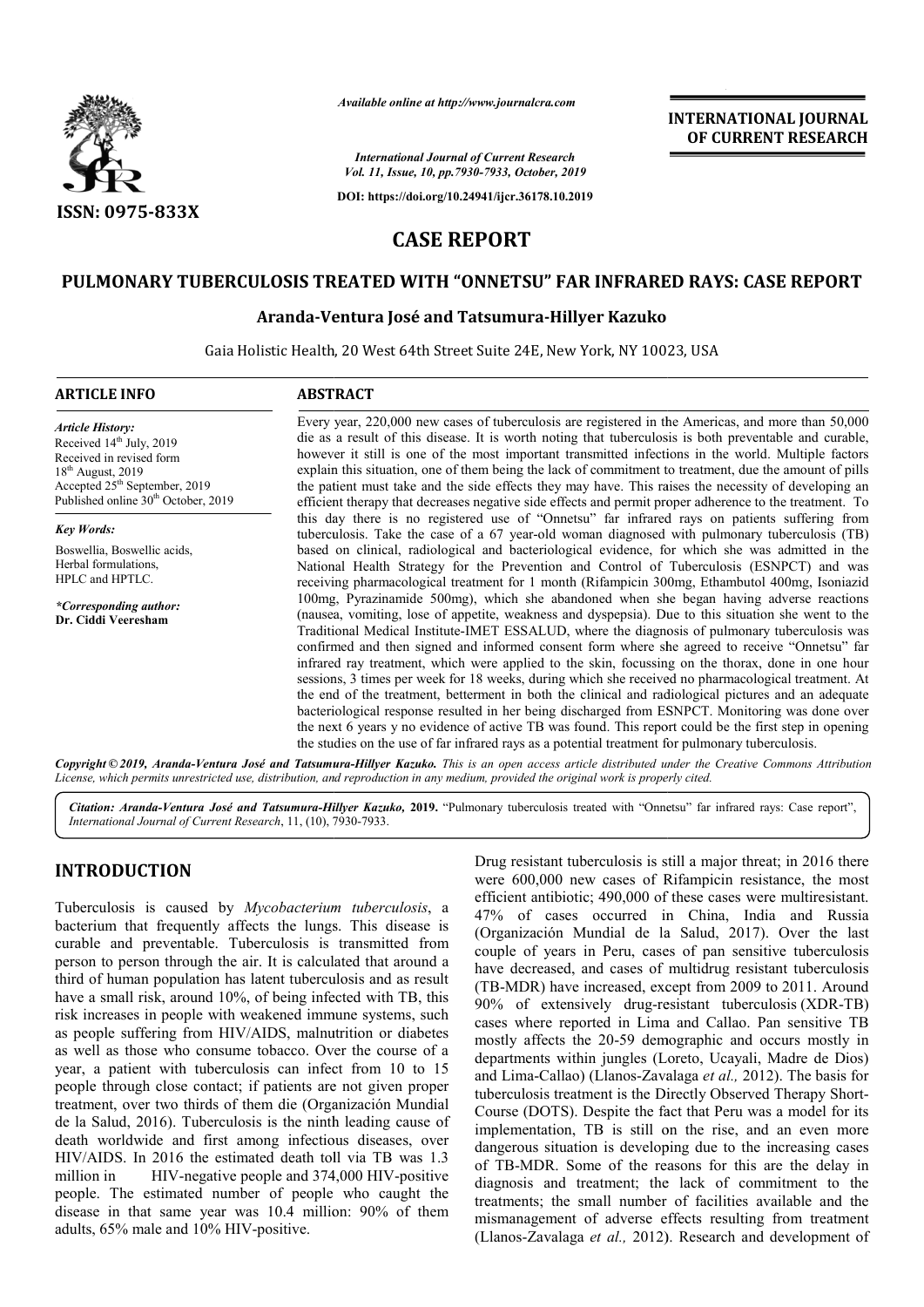new pharmacological treatments and vaccines is ongoing, but slow. It is for these reasons that the investigation in new, nonconventional therapies with promising efficiency are justified, with few side effects and permitting a proper adherence to the treatment. There is increasing evidence that far infrared rays (FIR), a type of non-invasive physiotherapy, improves the well-being of patients suffering from cardiovascular disease, diabetes, chronic kidney disease, according to a systematic revision, where it was concluded that its action mechanism could be directly related to an increase in nitric oxide synthases, as well as regulating some circulating micro RNAs; this can be completely beneficial for the treatment of certain chronical diseases, due to no adverse effects being reported (Shanshan Shui *et al.,* 2015). In regards to infectious diseases, a satisfactory response was reported after using FIR on 5 patients with Sporotrichosis, a skin condition (Hiruma *et al.,*  1992), there are no other reports of FIR use on other types of infections. Due to the fact that in the pathogenesis of tuberculosis, nitric oxide is a key and effective molecule in the fight against the *Mycobacterium tuberculosis*, the potential of nitric oxide based treatments is being investigated (6), in this context it's valid to pose that the use of FIR could be useful in the treatment of infections such as pulmonary tuberculosis.

## **CASE REPORT**

67 year-old women, with a clinical history of Parkinson's disease (under treatment with 25/250 mg Carbidopa/Levodopa 3 time per day) and arterial hypertension (under treatment with Enalapril 20 mg 1 time per day), diagnosed with pulmonary tuberculosis 0n 21/10/11 (based on the clinical evaluation, thorax radiography done on  $14/10/11$  and a  $++$  sputum smear microscopy, on two samples collected on the 19 and 21 of October 2011) in the Morona Cocha Health Centre, where she received treatment from scheme 1, the first phase ( which was done partially over a month from 21/10/11 to 21/11/11); Rifampicin 300 mg, Ethambutol 400 mg, Isoniazid 100 mg, Pyrazinamide 500 mg. the patient had to take, every day, a total of 13 pills, 3 for Parkinson's, 1 for arterial hypertension and 9 for pulmonary tuberculosis. She abandoned treatment after presenting adverse effects such as vomiting, loss of appetite and weakness. The patient was clinically evaluated on 24/11/11, at the Institute of Traditional Medicine –IMET of the Social Secure of Health-EsSalud, Iquitos- Peru, presenting symptoms such as productive cough, difficulty breathing (disnea), thoracic pain, nocturnal diaphoresis, weakness and loss of weight, regarding the side effects, she stated the nausea, the vomit, and the epigastralgia decreased since she stopped doing the treatment. Biological functions were normal, except: loss of appetite, nocturnal diaphoresis, a slight feeling of thirst and insomnia. The physical exam presented: bad general condition, fever (37.8°C), tachypnea (FR 23 breath/min), FC 90 beats/min), PA 140/80 mm/Hg, weight 41.8 kg, height 1.47 cm (IMC 19.4); when she was auscultated she presents rattles in the superior lobe of the right lung, when she coughed. On the 26/11/11, the thoracic scan shows: some abnormal opacity in the superior lobe of the right lung, including oxidative infiltrations, compatible with a specific process in progress. The hematology and the biochemistry at this time were normal. On 30/11/11, the direct examination of sputum smears for acid-fast bacilli reports: BAAR  $2(+)$ . We present to the patient the possibility of an alternative treatment, including risks and benefits of it, she signed the informed consent papers and she decided to follow the treatment with no invasive technology,

commonly used in physiotherapy that emits far infrared rays "ONNETSU", which is between 69 to 70° C, which she could see on the device, with wave length range of 8 to 10 um, the treatment plan consisted in applying this technology on a cotton sheet that covers the body of the patient, with special emphasis on the back and front of thorax, one hour sessions were carried out three times a week during 18 weeks. The sessions were started on 1/12/11 at the Institute of Traditional Medicine –IMET de ESSALUD, the surgeon of the Institute, was responsible of applying the therapy and doing the patient's monitoring.

Nine days after the treatment started with FIR "ONNETSU", the patient stated feeling better. The cough, moderately productive, the dyspnea, nocturnal diaphoresis, the weakness mostly decreased; the thoracic pain was gone, appetite and sleeping improved; the thirst decreased. Decreases in nausea, vomiting and epigastralgia were reported as well. The physical exam showed a patient in regular general condition, without fever, still with taquipnea (FR 19) but in decreased state, without changes when she was auscultated in her right lung. The direct examination of sputum smears for acid-fast bacilli reports: BAAR. Thirty days after the treatment started the patient stated feeling much better and recovering, cough still was moderately productive, mild dyspnea, remission of nocturnal diaphoresis. Normal biological Functions. In the physical exam, showed a patient improving her general condition, without fever, with mild taquipnea (FR 17), when she was auscultated we heard well through the vesicular murmuring in both lungs. The direct examination of sputum smears for acid-fast bacilli reports (30712/11) was negative. Since the treatment with FIR ONNETSU started (1/12/11) the first monitoring was done during the next four and a half months (12/4/12), at the IMET-ESSALUD and at the laboratory of the "Medical Institute Amazon of Science", at the same time the patient attend to her monitoring at MINSA (Centro de Salud Morona Cocha). The clinical controls during this time showed the patient with increasing improvements, with the direct examination of sputum smears for acid-fast bacilli reports was negative on the following dates: 10/01/12, 13/02/12, 10/03/12 and 09/04/12 (see graphic 1). On 10/4/12 she was evaluated by a nurse in Centro de Salud Morona Cocha-MINSA and on 12/4/12, she was evaluated by a doctor of "Estrategia Sanitaria Nacional de Prevención y Control de la Tuberculosis", of the same medical centre, and then he recorded in the patient's medical record "TBC WAS CURED" and then she was DISCHARGED

In spite of the patient showing no symptoms, her monitoring was continued; her direct examination of sputum smears for acid-fast bacilli report was negative. (15/11/12). Radiological scans shows the following improvements: The report on 23/3/12 shows a dramatical reduction of the exudatives agglomerations in the upper right middle lobe, observing better ventilation, indicating improvement in comparison with the scan done on 26/11/11 (basal); the scan done on 15/11/12 in comparison with the scan done on 23/3/12, shows improvement, decrease in size and quantity of the exudations described. We also held a control on 2/9/13, the patient continued to be without symptoms and her direct examination of sputum smears for acid-fast bacilli report was negative. From 2014 to 2017 some home visits were done, showing that the patient had no symptoms of a respiratory disease. On May 2018, she presented productive cough and she was evaluated by a pulmonologist, doctor in Chief of "Estarategia Sanitaria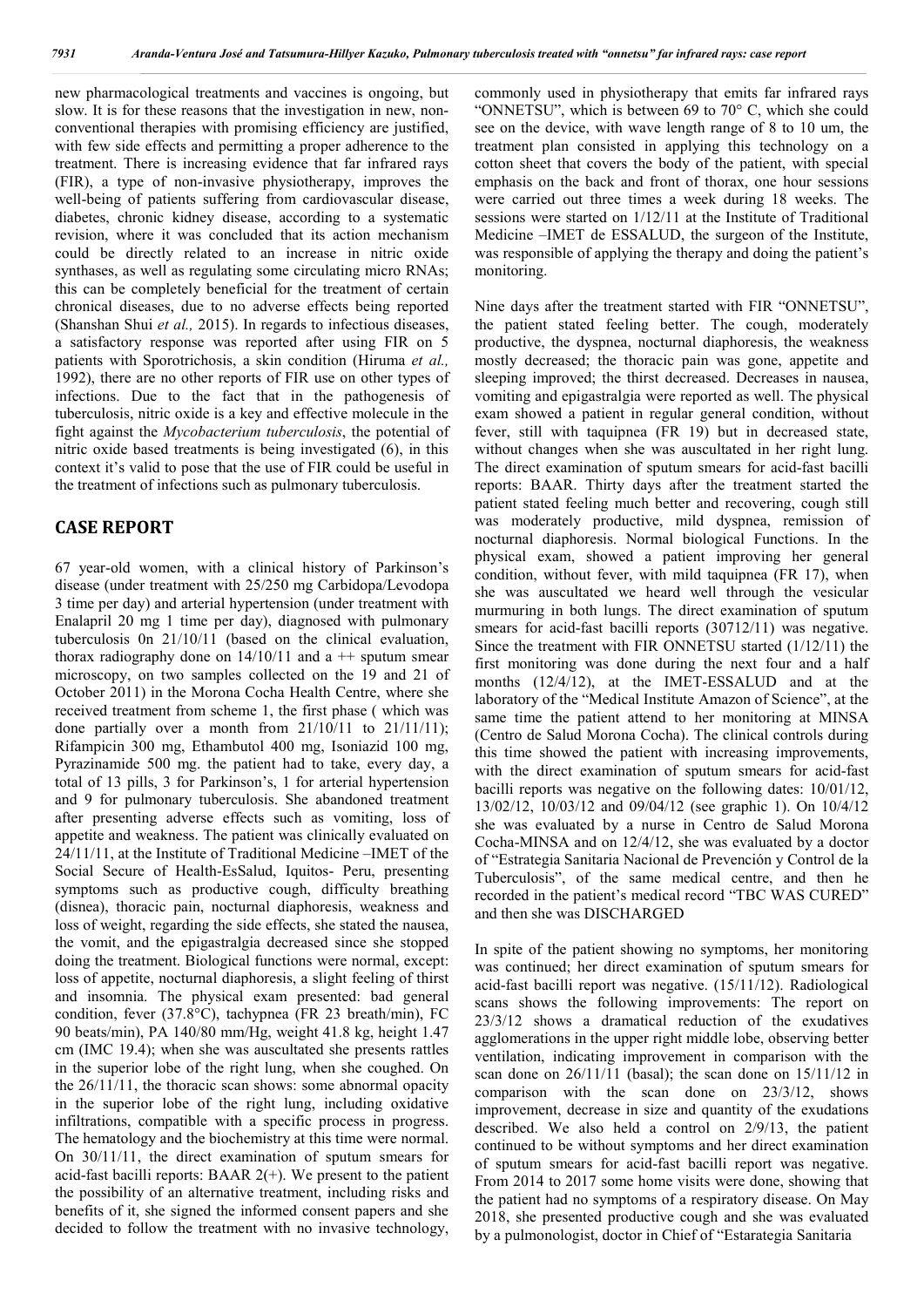

#### **Table 1. Results of the Evaluation of direct examination of sputum smears for acid-fast bacilli of the patient with Pulmonary Tuberculosis treated with FIR-ONNETSU**

**Fig. 1. Time line of the evolution of the patient with Pulmonary Tuberculosis treated with FIR- ONNETSU**

Nacional de Prevencion y Control de Tuberculosis" of the Health Center of Morona Cocha-MINSA, after personally evaluating her and in accordance with the thoracic scan done (15/5/18, in which reports the presence of fibro topic images of a residual aspect in the upper right middle lobe), and the last direct examination of sputum smears for acid-fast bacilli (21/5/18), certified that there is no pulmonary tuberculosis and he only prescribed: Acetylcysteine 1 tablet/day for a month. See timeline, fig.1

# **DISCUSSION**

The clinical, bacteriological and radiological remission of the pulmonary tuberculosis using only FIR hasn't been reported until today. Although, it should be noted seeing the scans and their respective reports, a slow resolution of the radiological abnormalities is evidenced, which matches with other studies (Miranda *et al.,* 2004), so regarding the scientific literature, the thoracic scan is not the best method to monitoring the response of the treatment. Instead, a clinical evaluation and bacteriologic monitoring of the treatment must be done in order to be able to define if the patient has responded properly (Miranda *et al.,* 2004).

In the Infectiology field, we have only one report of a series of cases of patients with Sporotrichosis treated successfully with FIR (Hiruma *et al.,* 1992). Also, there are reports of experimental studies like: FIR healed the wounds significantly more quick in rats skin, increasing the regeneration of collagen and the infiltration of fibroblasts which express the growing factor TGF-BETA1 (Toyokawa *et al.,* 2013), the FIR has a biological effect related to nitric oxide for increasing the microcirculation of the skin in rats, which could have clinical utility for the treatment of ischemic diseases (Shi-Yau *et al.,*  2006), the treatment with FIR during next 48 hours after produced decrease of 11.8% in the proliferation of melanoma merino cells (Ting-Kai Leung *et al.,* 2012). A systemic revision, has raised that the mechanism of action of FIR could be closely connected with the increased Nitric oxide sintetasa endothelial as well as in the Nitric Oxide production and could be responsible of the modulate of the profiles of some miARNS in circulation (Shanshan Shui *et al.,* 2015), on the other hand, we know that in the pathogenesis of the tuberculosis, the molecule of Nitric Oxide is a key and effective against the Mycobacterium tuberculosis (Jamaati *et al.,* 2017), on this context it is possible that the FIR have been acting in this way. There are no reports of side effects using